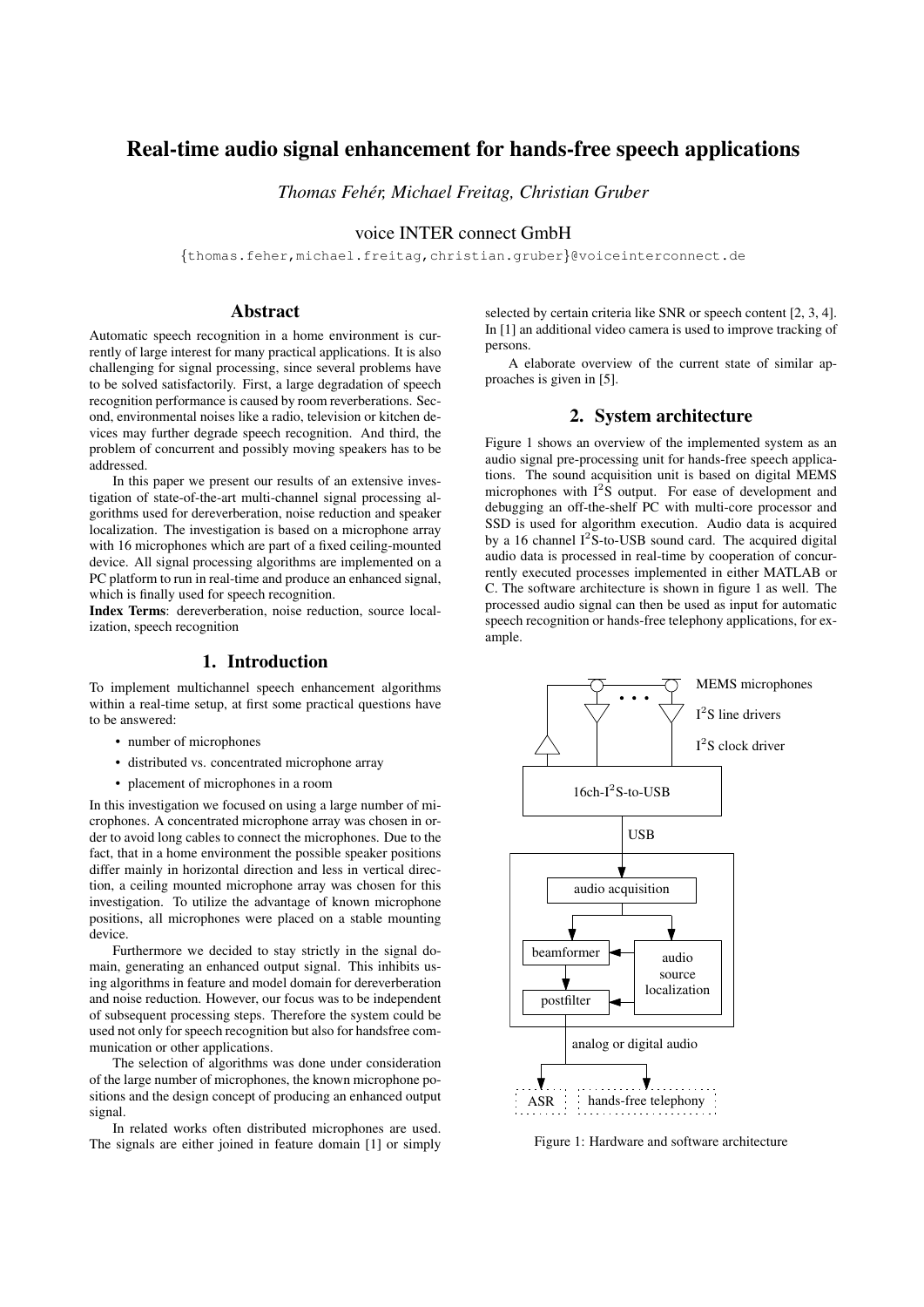#### 3. Array design

The arrangement of the microphones is based on the well known spiral geometry [6]. This geometry is often used in measurement setups due to its good side lobe suppression. For generating the position  $(x_i, y_i)$  of microphone i of one spiral arm, the following equation from [6] was utilized.

$$
x_i = \alpha \cos(g(i, n)) \exp(\beta g(i, n)) \tag{1}
$$

$$
y_i = \alpha \sin(g(i, n)) \exp(\beta g(i, n))
$$
 (2)

$$
g(i,n) = \frac{(i-1)2\pi}{n} \tag{3}
$$

Here  $\alpha$  and  $\beta$  are arbitrary parameters that can be adapted to fit the design requirements (room size, directivity, etc.). Specifying three microphones per spiral arm  $(n)$  and one center microphone resulted in an array of five arms with 16 microphones in total.



Figure 2: Array geometry

The parameters  $\alpha$  and  $\beta$  were optimized for maximum directivity with a differential evolution approach [7]. Additionally a third parameter describing the behaviour of the constant directivity beamformer (CDB) (see section 4) was optimized in this step. The overall diameter of the array was bound to 1 m. Calculation of the fitness was done by simulating the array response under free-field conditions and deriving the directivity index thereof. The resulting array geometry is shown in figure 2.

Figure 3 shows the simulated directivity index as well as the attenuation of the side lobes with respect to the main lobe.



Figure 3: Simulated directivity index and side lobe attenuation

## 4. Algorithms

#### 4.1. Beamforming

The beamforming algorithm performs two tasks: derverberation and noise suppression. Using the directivity feature, diffuse sound approaching from other than the preferred direction is attenuated. This leads to a significant dereverberation of the focused speech signal. Diffuse environmental noise is attenuated as well. Furthermore disturbing sources of directed background noise can be suppressed using the beamformer. By implementing a null steering even larger attenuation values compared to diffuse sound attenuation can be reached.

The beamforming algorithm is a classical constrained broadband MVDR beamformer [8] combined with a constant directivity beamformer (CDB) [9]. The MVDR approach leads to a constant beam width for low and mid-range frequencies. By constraining the MVDR, strong amplification of uncorrelated noise (self-noise of the microphone capsules) at very low frequencies is avoided. In the higher frequency range the CDB provides for a constant beam width.

Calculation of the frequency domain MVDR weights  $\mathbf{W} = [W_1, W_2, \dots, W_p, \dots]^T$  for each microphone p is achieved by

$$
W_{\text{MVDR}} = \frac{\Gamma_{vv}^{-1}d}{d^H \Gamma_{vv}^{-1}d},\tag{4}
$$

with  $\Gamma_{vv}$  being the coherence matrix of the noise field and the direction vector of the sound source  $\boldsymbol{d} = [a_1 e^{j \omega \varphi_1}, a_2 e^{j \omega \varphi_2}, \dots, a_p e^{j \omega \varphi_p}, \dots]^T$ containing the phase shift  $\varphi_p$  and attenuation  $a_p$  of a sound wave from the desired direction. Notation of the frequency dependence is omitted for all terms.

The CDB is calculated as described in [9] and the resulting weights  $W_{CDB}$  are combined with the weights of the MVDR  $W<sub>MVDR</sub>$  to yield a flat response in steering direction.

$$
W = W_{\text{MVDR}} \circ W_{\text{CDB}} \circ \frac{1}{\left| \left( W_{\text{MVDR}} \circ W_{\text{CDB}} \right)^H d \right|} \tag{5}
$$

The operator ◦ denotes the hadamard product.

Figure 3 shows that this approach results in a constant directivity of about 11 dB for a frequency range from 200 Hz to 6000 Hz.

#### 4.2. Post filtering

Further improvement is realized by applying a post-filter. Using the approach by Leukimmiatis presented in [10] a significant improvement in noise reduction and dereverberation was accomplished. The coefficients  $H$  of the post-filter are calculated by

$$
H = \frac{\Phi_{ss}}{\Phi_{ss} + \Phi_{vv} W^H \Gamma_{vv} W},
$$
(6)

containing the estimated noise power spectral density

$$
\Phi_{vv} = \frac{2}{M(M-1)} \sum_{p=0}^{M-2} \sum_{q=p+1}^{M-1} \Phi_{vv}^{(pq)} \tag{7}
$$

$$
\Phi_{vv}^{(pq)} = \frac{\frac{1}{2}(\Phi_{Y_p Y_p} + \Phi_{Y_q Y_q}) - \Re{\{\Phi_{Y_p Y_q}\}}}{1 - \Re{\{\Gamma_{v_p v_q}\}}}
$$
(8)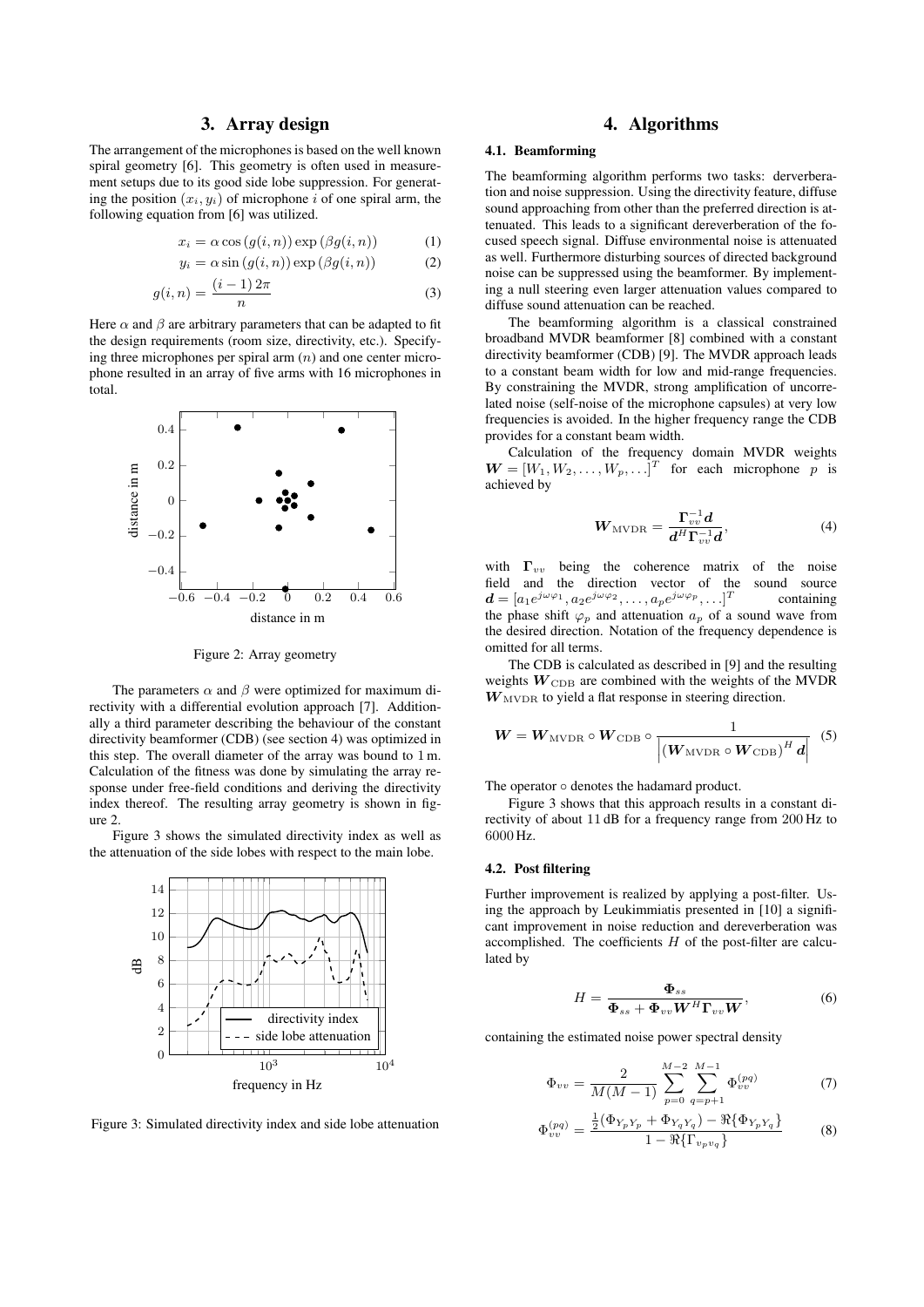and the estimated signal power spectral density

$$
\Phi_{ss} = \frac{2}{M(M-1)} \sum_{p=0}^{M-2} \sum_{q=p+1}^{M-1} \Phi_{ss}^{(pq)} \tag{9}
$$

$$
\Phi_{ss}^{(pq)} = \frac{\Re{\{\Phi_{Y_p Y_q}\}} - \frac{1}{2}(\Phi_{Y_p Y_p} + \Phi_{Y_q Y_q})\Re{\{\Gamma_{v_p v_q}\}}}{1 - \Re{\{\Gamma_{v_p v_q}\}}}
$$
(10)

for microphones p and q with a total of M. Operator  $\Re$  denotes the real part of a complex number.

#### 4.3. Source localization

The beamforming algorithm needs directional information about the source of interest. Therefore a source localization algorithm is essential. This algorithm must be able to find different audio sources in a room, to distinguish and even to track them. We decided to use a steered-responsepower algorithm (SRP) to calculate a map of the acoustic power  $P$  for a grid of points  $r$  and a vector of input signals  $\boldsymbol{X} = [X_1, X_2, \ldots, X_p, \ldots]^T.$ 

$$
P(r) = \left| \boldsymbol{W}_r^H \boldsymbol{X} \right|^2 \tag{11}
$$

To avoid recalculating equation (5) and specifically the computationally expensive inversion of  $\Gamma$  in equation (4) all filter-coefficients  $W$  are pre-calculated and stored in the random-access memory (RAM). This reduced the computational load significantly and allowed calculating the SRP in realtime. Using the normalized arithmetic mean (NAM) from [11] resulted in further improvements of the localization. In order to formulate the NAM it is necessary to partition equation (11) into the power for each frequency bin

$$
P_f(r) = |\mathbf{W}_r \circ \mathbf{X}|^2 \tag{12}
$$

and the broadband power

$$
P(r) = \sum_{f} P_f(r). \tag{13}
$$

Applying the NAM algorithm to (13) results in

$$
P(r) = \sum_{f} \frac{P_f(r)}{\max_{r} [P_f(r)]},\tag{14}
$$

which effectively normalizes the energy in each frequency bin separately to the maximum value found at all positions.

The selection of the preferred audio source is realized by heuristic methods, which take loudness, stationarity and movement into account.

#### 5. Implementation details

For sound acquisition digital MEMS microphones are used due to their superior characteristics compared to electret microphones in terms of

- magnitude and phase mismatch of the microphone sensitivity among different samples
- reduced susceptibility for electromagnetic interferences due to digital transmission
- cheaper cabling and no additional components like preamplifiers

Especially the generally lower magnitude and phase variations of these microphones present advantages for beamforming. When no complete calibration can be accomplished, magnitude variations could cause degradation of the side lobe structure whereas phase deviations could disturb the direction of the main lobe.

To bridge the long distance between the microphones and the  $I^2S$ -to-USB sound card, proprietary  $I^2S$  clock and data line drivers (see figure 1) have been developed which allow for a maximum distance of 16 m between standard MEMS microphones and the corresponding receivers using standard flat ribbon cable. With this setup a fully synchronous sampling of all 16 microphones can be achieved.

To achieve synchronous and low delay audio signal processing in the context of cooperating parallel processes, the inter-process-communication library ZeroMQ is utilized. A rigid request-reply scheme allows for fast processing and reliable detection of any buffer overflows and underruns.

## 6. Test framework

In order to systematically test and optimize the implemented algorithms, a test framework was designed that allows for offline processing of audio data. Figure 4 shows the structure. All components are realized in software. A test case starts with the definition of a representative real-life audio scene that can comprise an arbitrary number of (possibly moving) human speakers and stationary or nonstationary noise sources as well as a reverberant environment. A continuous audio data stream is then either recorded with the afore-mentioned audio acquisition device or generated via convolution on the basis of pre-recorded clean speech data, room impulse responses and noise sources.



Figure 4: Test framework for offline audio processing

An appropriate transcription of the audio stream is used to score the ASR results of the processed speech. The resulting measures like utterance recognition rate provide the basis for an automatic optimization of the audio algorithm parameters. Since all software components support multiple instances, a module layer concurrency can be realized, which leads to real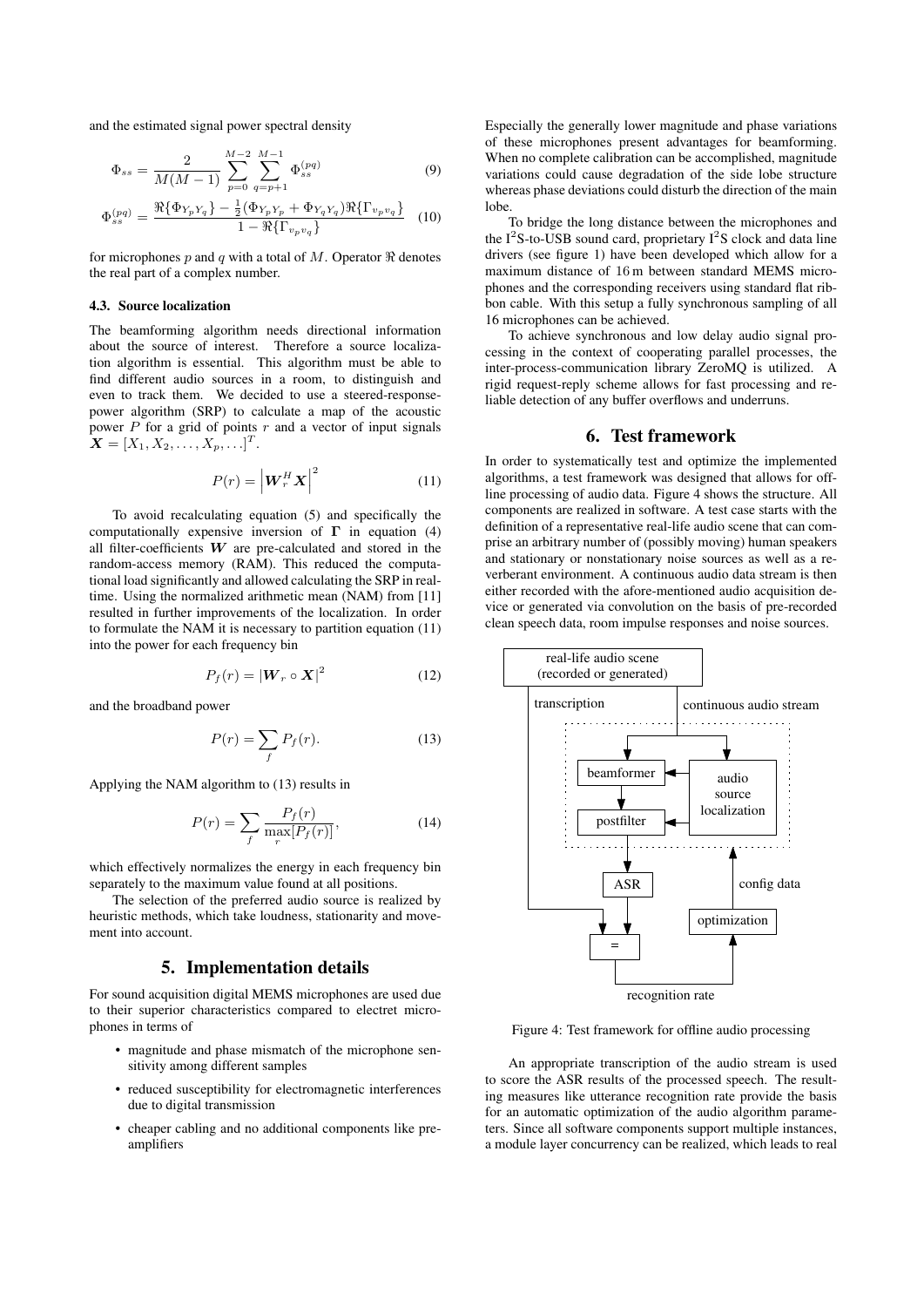Table 1: ASR scenarios

| # | distance between speaker and |                   | noise type     |
|---|------------------------------|-------------------|----------------|
|   | microphone array             | noise source      |                |
|   | 1.60 <sub>m</sub>            | 3.70 <sub>m</sub> | radio          |
|   | 1.90 <sub>m</sub>            | 1.20 m            | water tap      |
| 3 | 1.60 <sub>m</sub>            | 2.40 m            | hoover         |
|   | 1.60 <sub>m</sub>            | 0.40 <sub>m</sub> | kitchen device |
| 5 | 1.90 <sub>m</sub>            |                   |                |
|   | 2.80 <sub>m</sub>            |                   |                |

time factors in the order of only one percent with state-of-the-art recognizer technology on ordinary desktop PCs.

#### 7. Results

The performance of the complete signal enhancement system was evaluated using the test framework described in section 6. The speech signal database used for evaluation was recorded with 37 different male and female speakers in a natural home environment. This room exhibits a base area of about  $30 \text{ m}^2$  and a height of 3.15 m. The reverberation time  $T_{60}$  is ca. 550 ms. The recorded utterances are focused on command-and-control utterance recognition. The database comprises 103 different utterances recorded from each speaker.

A total of 500 randomly selected utterances spread across all speakers were used for evaluating the utterance recognition rate (RR). Each utterance is a sequence of predefined commands, which can include filling words. The utterance recognition rate is defined as the amount of completely correct recognized utterances out of the total corpus. Any erroneous, missing or inserted command in an utterance leads to rejection.

Additionally four different noise signals were recorded in this room. The recorded speech and noise signals were arranged to six different scenarios (see table 1). The different scenarios differ in the distance of the speaker to the microphone array, the distance of the noise source to the speaker and in the noise type. Especially in scenario 4 the distance of the noise source to the speaker is quite short. Scenarios 5 and 6 are undisturbed scenarios without any noise. In return the speaker distance to the microphone array is quite large in scenario 6.

Finally the RR was evaluated first with the unprocessed output signal of the mid microphone of the array and second with the processed output signal of the full microphone array. The same corpus was used for both experiments. Figure 5 shows the results of ASR tests.

The main difference between the ASR results for the unprocessed and the processed signals can be seen in scenario 1. The radio is a non-stationary noise source and even worse the radio signal is a news broadcast, which means the radio behaves like a second speaker. Using the microphone array the radio signal could be drastically attenuated, which makes speech recognition possible in the first place. The same holds for scenarios 2 and 3. The microphone array leads to significant better recognition results. In scenario 4 no significant improvement could be reached due to the small distance of the noise source to the speaker. In scenarios 5 and 6, where no noise is present, RR is already relatively high even without processing. But due to the dereverberation effect of the microphone array, the RR could be further improved from approximately 85 % to 93 % (scenario 5) and 96  $\%$  (scenario 6) respectively. That means the utterance error rate is reduced from approximately 15 % to 7 % and 4 %.



Figure 5: ASR results as recognition rates on utterance level

# 8. Conclusions

The investigation showed, that a ceiling mounted microphone array with a large number of microphones and fixed microphone positions is a promising concept for practical speech recognition applications in a home environment. Using beamforming and post filtering techniques, significant signal dereverberation as well as noise reduction can be achieved. This in turn considerably improves speech recognition performance in disturbed and undisturbed situations. Additionally using audio source localization techniques several speakers can be distinguished, localized and tracked.

#### 9. References

- [1] A. Karpov, L. Akarun, H. Yalçın, A. Ronzhin, B. E. Demiröz, A. Coban, and M. Železnỳ, "Audio-visual signal processing in a multimodal assisted living environment," in *Fifteenth Annual Conference of the International Speech Communication Association*, 2014.
- [2] M. Vacher, B. Lecouteux, and F. Portet, "Multichannel Automatic Recognition of Voice Command in a Multi-Room Smart Home : an Experiment involving Seniors and Users with Visual Impairment," in *Interspeech 2014*, Singapour, Singapore, Sep. 2014, pp. 1008–1012. [Online]. Available: https://hal.archives-ouvertes.fr/hal-01003492
- [3] E. Principi, S. Squartini, F. Piazza, D. Fuselli, and M. Bonifazi, "A distributed system for recognizing home automation commands and distress calls in the italian language." in *INTERSPEECH*, F. Bimbot, C. Cerisara, C. Fougeron, G. Gravier, L. Lamel, F. Pellegrino, and P. Perrier, Eds. ISCA, 2013, pp. 2049–2053. [Online]. Available: http://dblp.uni-trier.de/db/conf/interspeech/interspeech2013.html#PrincipiSPFB13
- [4] M. Vacher, B. Lecouteux, D. Istrate, T. Joubert, F. Portet, M. Sehili, and P. Chahuara, "Evaluation of a real-time voice order recognition system from multiple audio channels in a home," in *the 14rd Annual Conference of the International Speech Communication Association, INTERSPEECH*, 2013, pp. 2062–2064.
- [5] M. Chan, D. Estève, C. Escriba, and E. Campo, "A review of smart homespresent state and future challenges," *Computer methods and programs in biomedicine*, vol. 91, no. 1, pp. 55–81, 2008.
- [6] E. J. Arcondoulis, C. J. Doolan, A. C. Zander, and L. A. Brooks, "Design and calibration of a small aeroacoustic beamformer," in